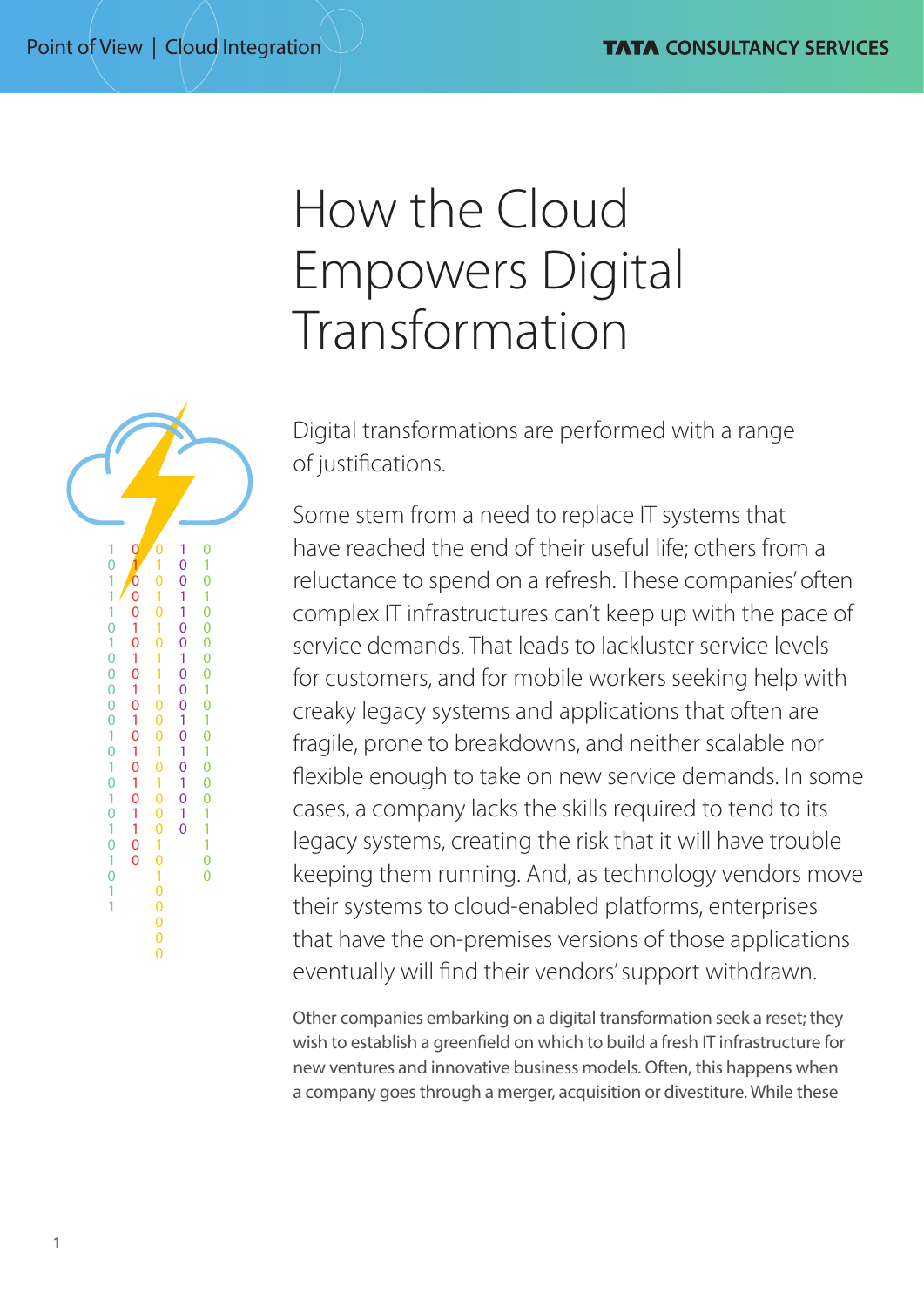events provide a chance to start a fresh computing environment, the new entity in all likelihood will be accessing existing data. This means that the new entity and its predecessors must ensure the disparate data sets, once held by parts of an organization that were together, can be managed separately.

Whatever the reason, a digital transformation will require any enterprise to shift much of its computing infrastructure from its own data centers to those operated by private or public cloud providers.

A cloud-based digital transformation strategy offers great opportunities:

- $\blacksquare$  Reduced costs
- $\blacksquare$  The chance to capitalize on far greater computational resources provided by cloud providers that run data-intensive computing chores
- $\blacksquare$  Replacements for aging back-office applications
- $\blacksquare$  The flexibility to ramp up or down according to business needs
- $\blacksquare$  The ability to handle the enormous volumes of data coming from Internet of Things-related digital sensors (from machines in the field, products in customers' hands and places of business)
- Resources to support the use of artificial intelligence and other systems that identify business opportunities, solve operational problems and provide winning digital customer experiences.

The cloud *is* full of promise. But while straightforward in theory, the switchover of systems from a company's data centers to the cloud must be planned carefully. If the planning isn't sound, it will risk major disruptions to the information systems that the business depends upon every day. Thus, in the absence of considerable forethought, a company's digital transformation initiatives are likely to falter.

Because a digital transformation is about the future of the business, the planning to support it should hinge on the business's strategy. not on IT-centric concerns. Executives must focus first on what is relevant to the growth of their business, and how a cloud deployment can support that strategy. Decisions on the technology resources to support that strategy come afterwards. And while it shifts systems to the cloud, the organization must keep a laser focus on those who will experience the systems that the cloud supports—both internal users and customers.

*Executives must focus first on what is relevant to the growth of their business, and how a cloud deployment can support that strategy.*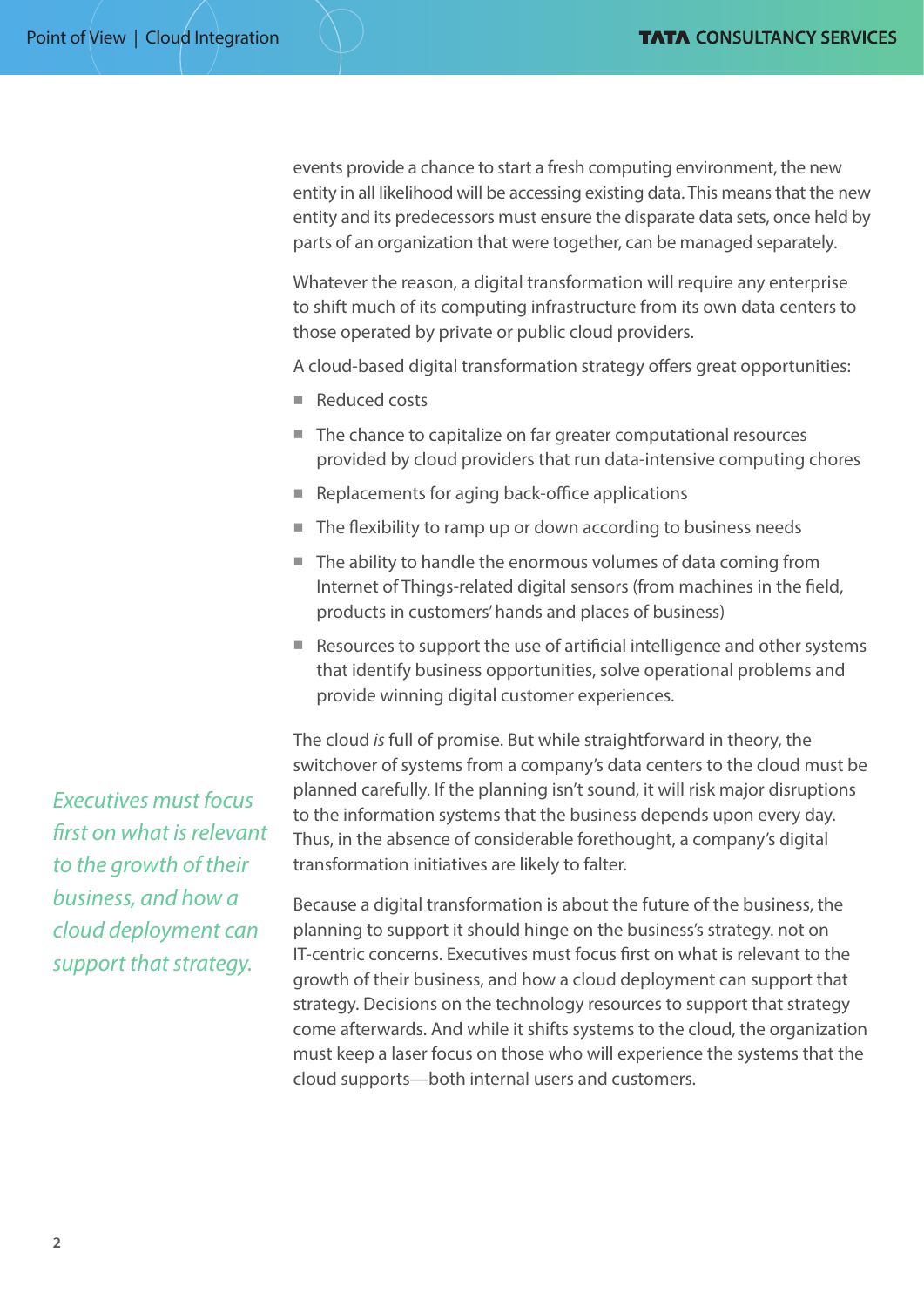

# The Cloud Beckons

The debate about whether to join the cloud computing trend is history. A survey of nearly 1,000 IT professionals found 96% of their organizations have active cloud implementations, and 81% have more than one.<sup>1</sup> The cloud is an integral part of digital transformations, just as it is central to most modern IT programs.

The move to digital transformation—to serve customers better and faster and bring new products and services to market more quickly and frequently—requires access to new applications like advanced analytics. Without them, a firms ability to gain needed insights from the data it collects about customers and its own operating performance will be constrained. And without the processing power of a public cloud vendor, companies will find it difficult to analyze the enormous volume of data that will be generated by Internet of Things (IoT) sensors.

Traditional IT systems are not suited to digital transformations. They are not flexible enough. They are not responsive enough. They are costly to maintain. And technology vendors are moving away from supporting their on-premises applications.

Corporate leaders can't justify spending more on the IT systems they have in place. That's pouring good money after bad. And so, for digital transformations, the cloud beckons. The question for companies is how to answer the call.



# Business Strategy Guides Cloud Implementation Approach

Incorporating a cloud computing infrastructure into a company's digital transformation initiative starts with making the business case. Executives must explain how a cloud infrastructure can support the digital transformation. This includes stating how the company's digital transformation will reshape the business for the better, how it will empower the company to innovate and grow, and how cloud computing will serve as a catalyst.

<sup>1</sup> RightScale, "State of the Cloud Survey, 7th edition," February 13, 2018, accessed at: https://www.rightscale.com/blog/cloudindustry-insights/cloud-computing-trends-2018-state-cloud-survey. Fifty-three percent of 997 survey respondents were IT professionals at firms with more than 1,000 employees.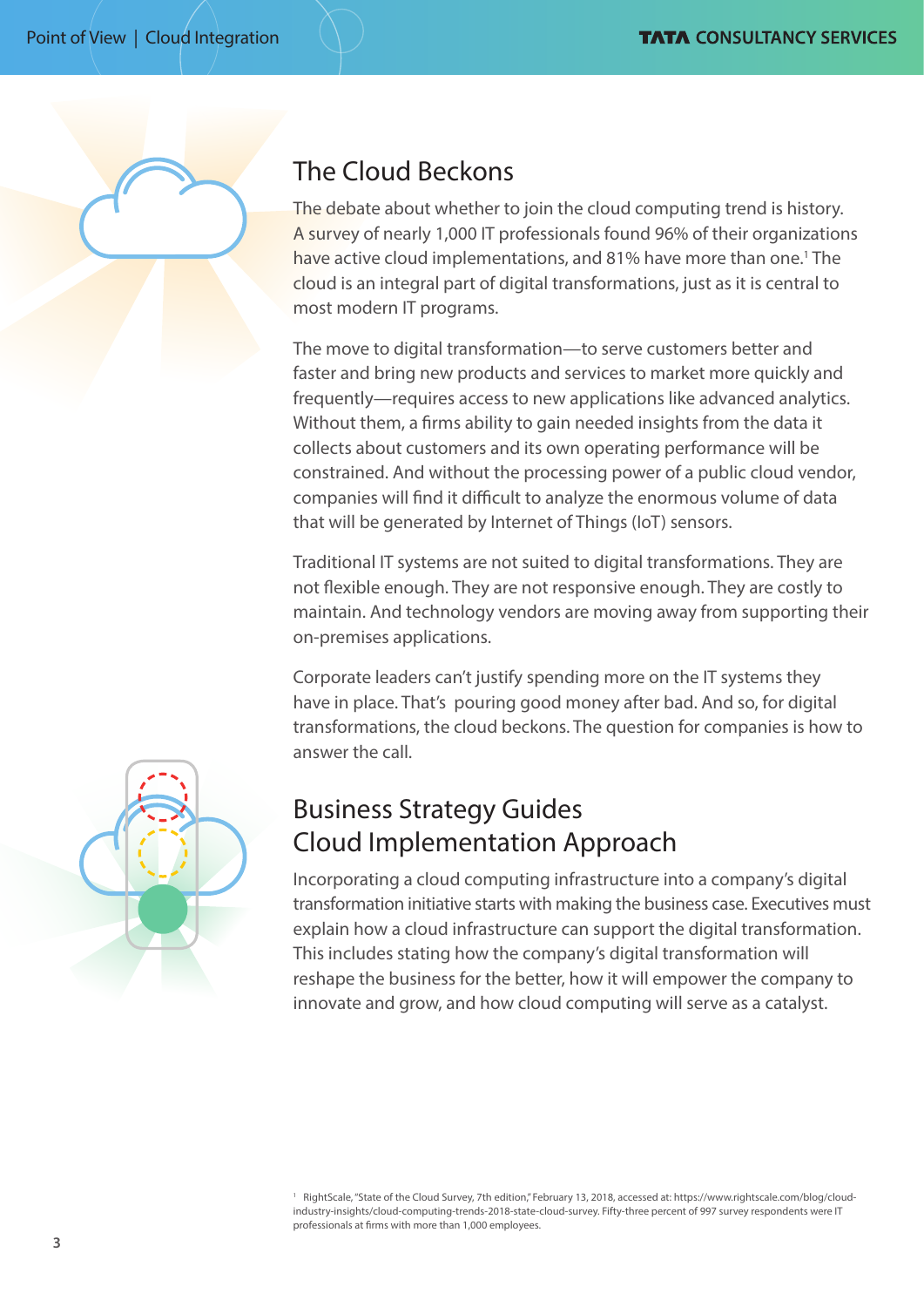







## **The capabilities of a cloud infrastructure should address these questions:**

- **Stability**—to access resources where and when they are needed. A cloud computing provider can ensure the stability of fragile legacy systems.
- **Flexibility**—to scale computing resources up or down as demand requires.
- **Security**—from private clouds that connect legacy systems via corporate wide-area networks, and ensure the data security of IoT implementations.
- **Agility**—a readily accessible test bed for new products and services.
- **Access to innovative technologies**—cloud providers host the latest applications, updated automatically, along with computing resources to gain new insight into data and pursue new initiatives.

After determining the benefits of a cloud strategy, a company's leaders must assess their current environment. How ready is the organization's current computing environment? What is required to reach the desired future state? For each issue below, executives need to identify current requirements, project future requirements and determine the difference between those desired states and the company's existing conditions. Issues include:

**E** Business considerations, including the company's industry and its existing digital processes. For example, an industrial manufacturer may be building out an IoT system to embed sensors to monitor performance and predict problems in the machines it sells and fix them before they occur. That company is likely to have different requirements than a retailer revamping its omnichannel customer experience to reach consumers using smartphone and smart speakers like Amazon's Alexa. Each company will have a list of contingencies for its cloud infrastructure to ensure its ongoing operations run smoothly, it existing applications are maintained, and new capabilities can be accommodated.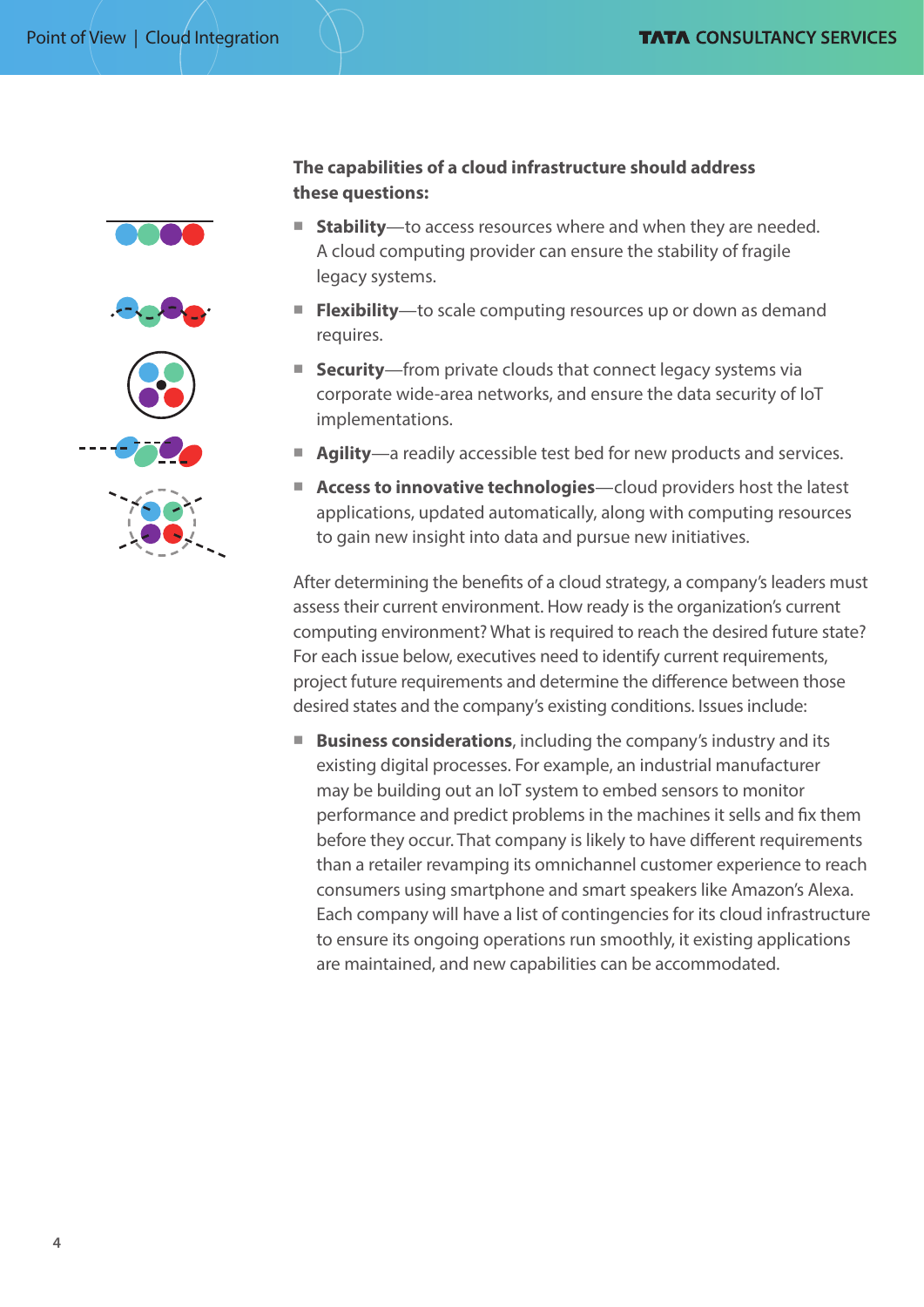- **E** Applications, including legacy enterprise applications (like ERP, CRM, supply chain), office systems including call center and other communications, as well as analytics and other applications that support the business. The company needs to understand the specific ramifications for supporting these applications with a new cloud infrastructure, and how to ensure continuous service to employees and customers.
- **n Infrastructure.** The company should outline its existing capabilities, and what it will require for the digital transformation.

This exercise is about laying the foundation for a future in which infrastructure requirements can support future growth. By identify gaps between today's reality and the company's vision, executives can pinpoint how to close those gaps.

## Determining a Migration Path

With a vision articulated and an understanding of the business contingencies a cloud infrastructure must include, the next step is to determine a path forward.

The choices executives make—whether to go with a public cloud provider, a private cloud host or a hybrid model—will depend on the business. Private cloud models, such as infrastructure as a service (computing resources provided on an as-needed basis) and platform as a service (tools hosted on a cloud platform that enable teams to develop and test new applications, products and services), are often better suited to companies moving deliberately toward the cloud. In addition, public cloud providers such as Amazon Web Services, Microsoft Azure, and Google offer scalability for "dynamic burst"—the ability to handle processing chores during peak volume times (such as a retailer's holiday season e-commerce orders). Softwareas-a-service providers, such as Salesforce.com's customer relationship management applications, host specific business capabilities and related data.

Executives should also consider whether hybrid clouds, a model that combines elements of public and private cloud resources, are right for their digital transformation. The model is a popular choice because companies can run versions of their existing systems while taking advantage of the best of additional resources and technologies.

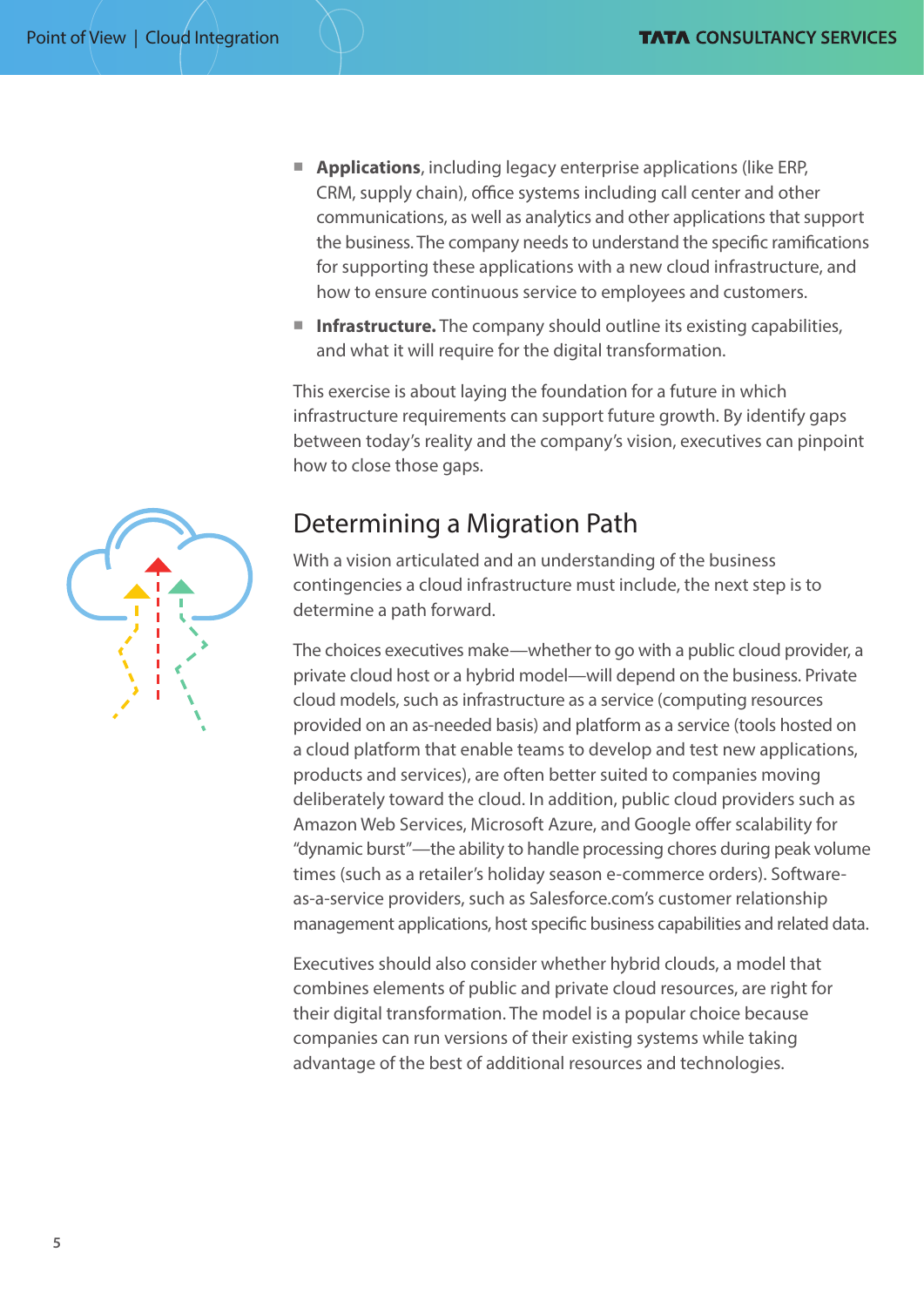

For every migration path a company evaluates, executives should perform a total cost of ownership analysis that includes the costs of labor, technology and other expenses—compared to existing conditions—as well as calculating projections for the expected returns.

# The Swiss Army Knife Nature of Cloud Infrastructures

The digital transformations ongoing at two very different businesses show how the versatility of cloud infrastructures can support a range of initiatives.

## **Private cloud stabilizes company at risk, sets stage for rebound**

The story of a delivery and logistics company shows how a successful cloud migration plan can enable a digital transformation. The company, which serves large but sparsely populated regions, faced complaints about poor service. The company's creaky systems had trouble dealing with seasonal demand spikes. Competition from other logistics firms ate into the company's business. The firm saw its orders drop 15% during the first 15 years of the 21st century. It was in danger of going out of business.

At issue was the company's legacy systems, which could not change as the environment around the company changed. Somehow, it had to stabilize its legacy systems while its executives planned a larger digital transformation to meet new market demands.

With a private cloud, the company's users could access important applications that previously were prone to breaking down. The private cloud also drove an early victory: the launch of a digital platform on which business transformation applications could be built in an agile model. The system added new functionality while improving customer service.

*Executives should also consider whether hybrid clouds, a model that combines elements of public and private cloud resources, are right for their digital transformation.*

The company continued to plan for the future as it built on this early success. It created new value-added services, like booking online appointments for collection and delivery services. Now the company is more agile than before. It can meet seasonal spikes. And its existence is no longer in doubt.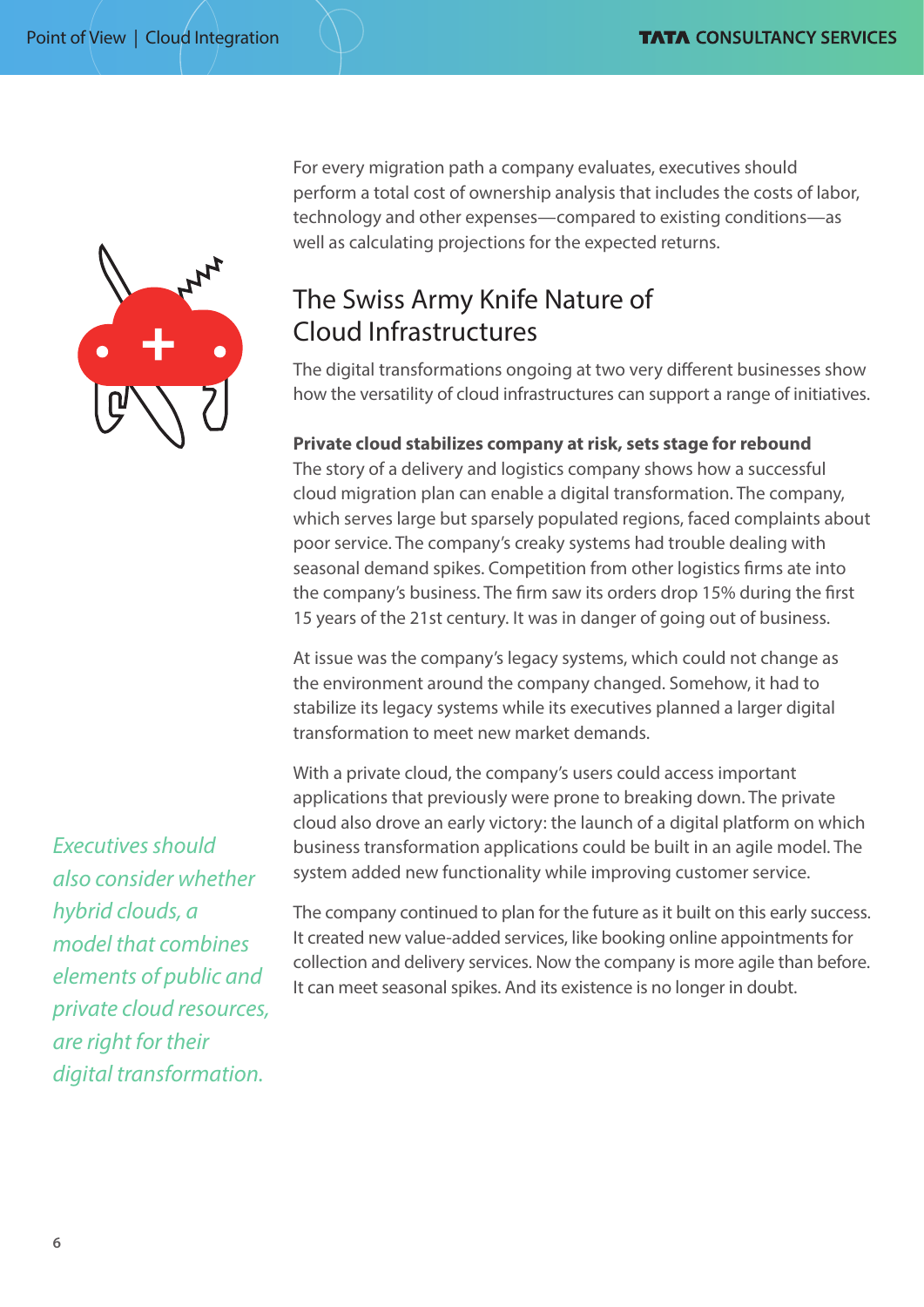*Creating the conditions for a successful cloud migration requires collaboration among decision-makers, those implementing changes, and employees.*

### **Discrete cloud environments establish integrity of parent company and its spinoff**

The second example illustrates the opportunity a cloud implementation presents when a large industrial company decides to spin off a business. When executives at the manufacturer decided to split off part of itself into a new company, each entity needed to have its own IT infrastructure complete with separate systems and independent data stores.

The scale of the original company's systems made this complicated: more than 1,300 business applications, including business analytics and financial management systems; systems for critical business processes including manufacturing, supply chain, finance and HR, and legacy systems including multiple regional instances of Oracle E-Business Suite for ERP, CRM and supply chain management. The original company had 1.6 petabytes of data that had to be segregated and moved during the divestiture process. And the migration to two new computing environments had to meet a tight deadline (one business quarter), while complying with government financial regulations and security requirements.

The company relied on TCS Enterprise Private Cloud to make the divestiture work. It established separate infrastructures for the two companies. Each company set up its own instance of Oracle E-Business Suite. Each unit also established control of all data relevant to its business.

The divestiture transaction was completed on time, with each company beginning operations on the planned date, each supported by its own cloud computing infrastructures.



## Finishing Touches Required

As the examples of companies using cloud infrastructures to enable dramatic changes illustrate, cloud implementations alter the workings of every important system that employees and customers touch. Creating the conditions for a successful cloud migration requires collaboration among decision-makers, those implementing changes, and employees who will be working in new digital environments.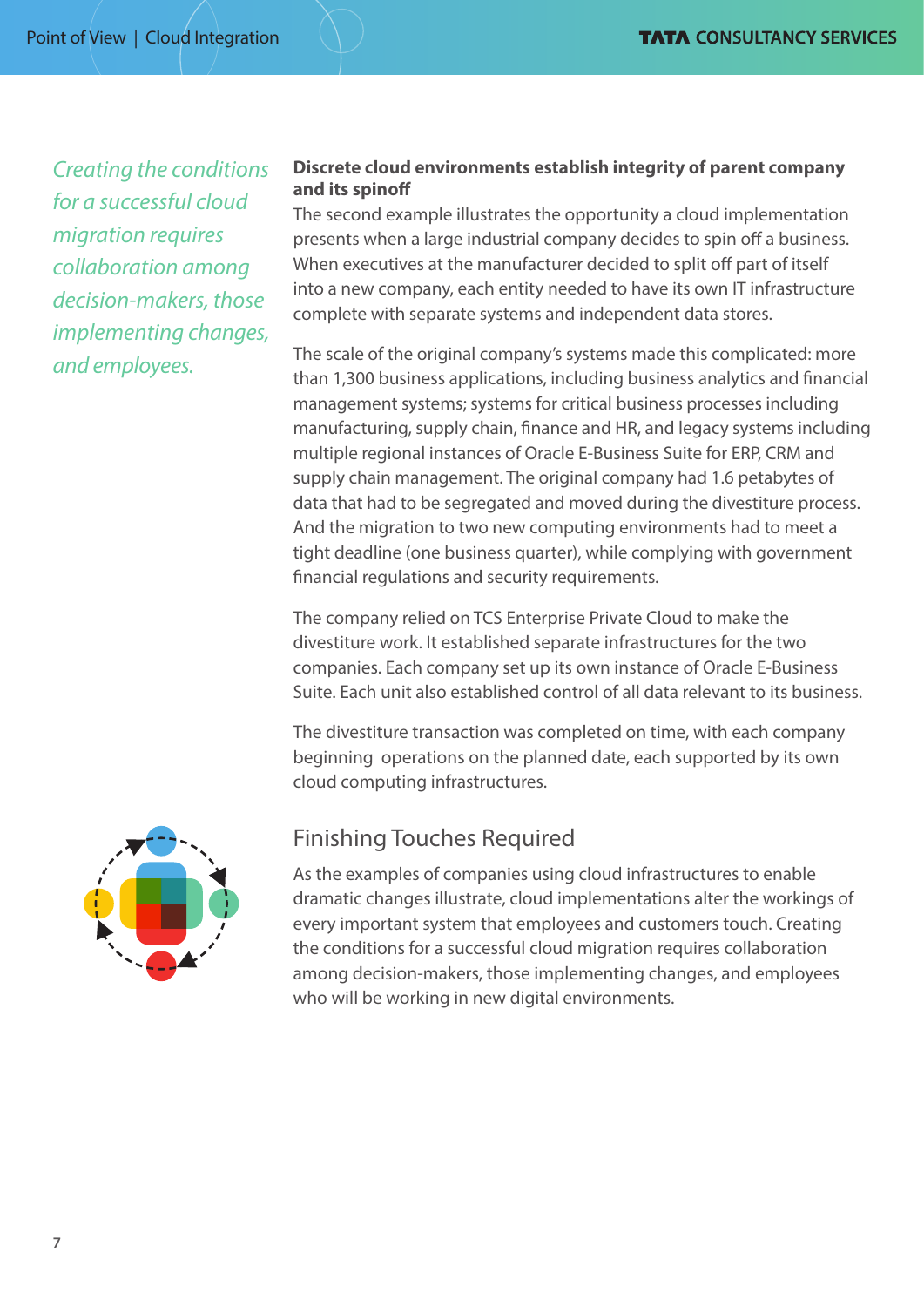Some of the challenges that need to be overcome in successful transformations include:

- **Regulatory compliance.** Like the divestiture noted above, cloud infrastructure implementations must follow applicable accounting rules relating to financial data, as well as privacy rules for customer information. This requires close collaboration between business stakeholders and cloud infrastructure partners. The parties must validate compliance before the systems go live. For example, they need to confirm the datasets that correspond to each business entity are stored properly in the correct systems and applications.
- **E** Security compliance. In the transition to a cloud infrastructure, the company and its cloud partner must confirm that data is handled in compliance with government rules, corporate policies and customer agreements. For example, security features can include data encryption and monitoring data access in addition to the network and system security features that a cloud provider should provide.
- **E** Change management. The migration to a cloud infrastructure should incorporate all the training and change management efforts that go into any successful IT implementation influencing business processes and the work of end users.

## A Host for Transformations

Digital transformations are a boardroom imperative. The issue is one of the top three priorities for 2018 in 11 out of 15 industries, according to a Gartner survey of 3,160 CIOs across 98 countries.<sup>2</sup> International Data Corp. predicts spending on digital initiatives will grow to close to \$1.3 trillion in 2018 and surpass \$2.1 trillion by 2021.3

But while digital transformations are a priority, success is elusive. Only 5% of global companies had met or exceeded their digital goals, according to a 2017 Bain and Company survey of more than 1,000 companies—less than half the success rate for conventional transformations.4

4 "Orchestrating a Successful Digital Transformation," November 22, 2017, Bain Brief, accessed at [http://www.bain.com/](http://www.bain.com/publications/articles/orchestrating-a-successful-digital-transformation.aspx) [publications/articles/orchestrating-a-successful-digital-transformation.aspx](http://www.bain.com/publications/articles/orchestrating-a-successful-digital-transformation.aspx).



<sup>2</sup> Gartner, "Is Digital a Priority for Your Industry?" March 6, 2018, accessed at https://www.gartner.com/smarterwithgartner/isdigital-a-priority-for-your-industry/.

<sup>&</sup>lt;sup>3</sup> "IDC Forecasts Worldwide Spending on Digital Transformation Technologies to Reach \$1.3 Trillion in 2018," December 15, 2017, accessed at https://www.idc.com/getdoc.jsp?containerId=prUS43381817.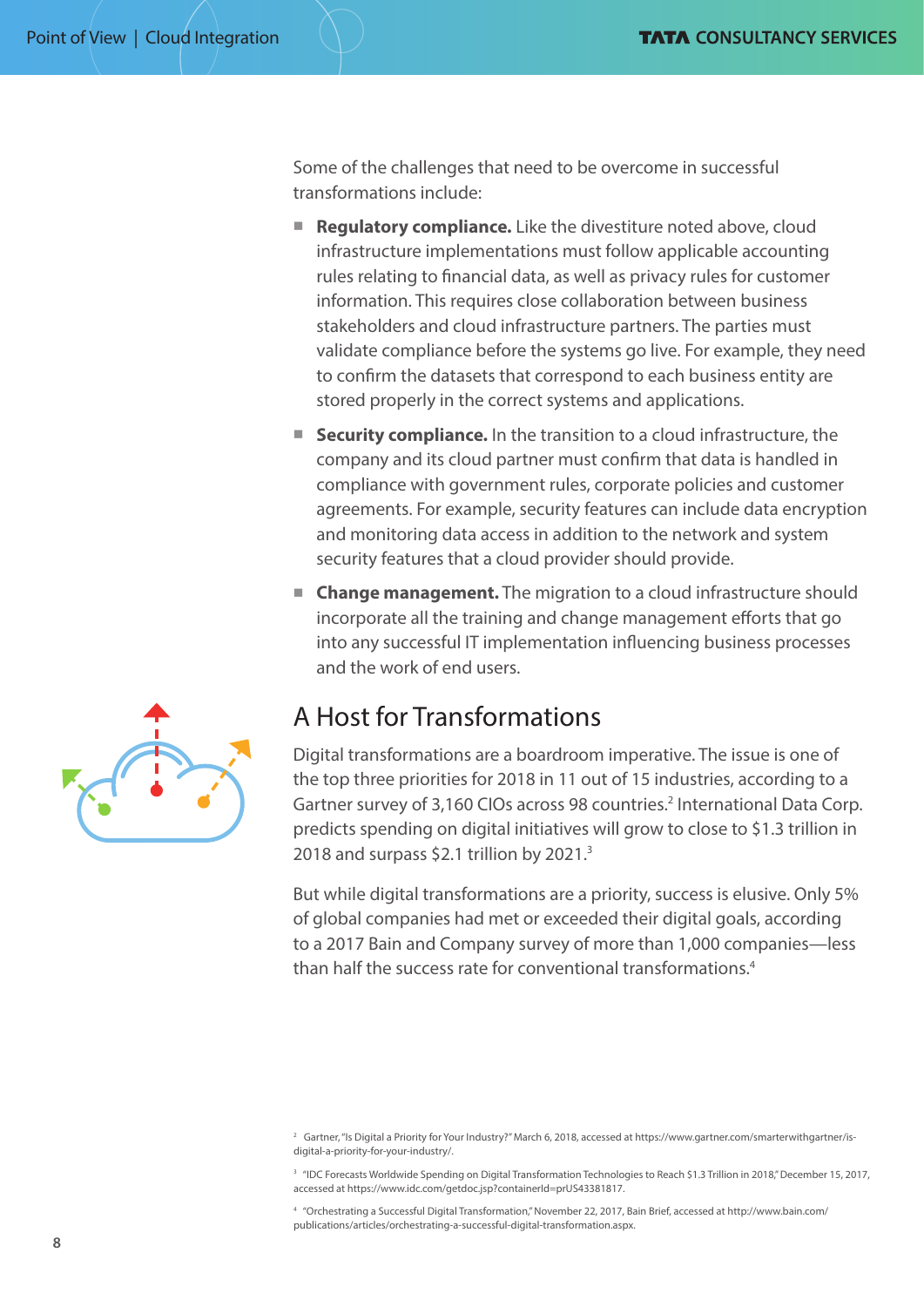*Companies using cloud can run their business on it, change their business through it, connect with customers and improve the lives of their employees.*

One thing that *is* certain: the ability of cloud infrastructures to support transformation initiatives. The cloud provides the agility, access to innovative analytics applications and ready-made testing environments in which to create and test new products and services. Companies can run their business on it, change their business through it, connect with customers and improve the lives of their employees.

There are so many choices for moving forward that the biggest challenges are specifying the reasons for adopting a cloud infrastructure, determining how you will integrate your business with it, and then implementing it. Your transformation is out there. The cloud is ready for it.